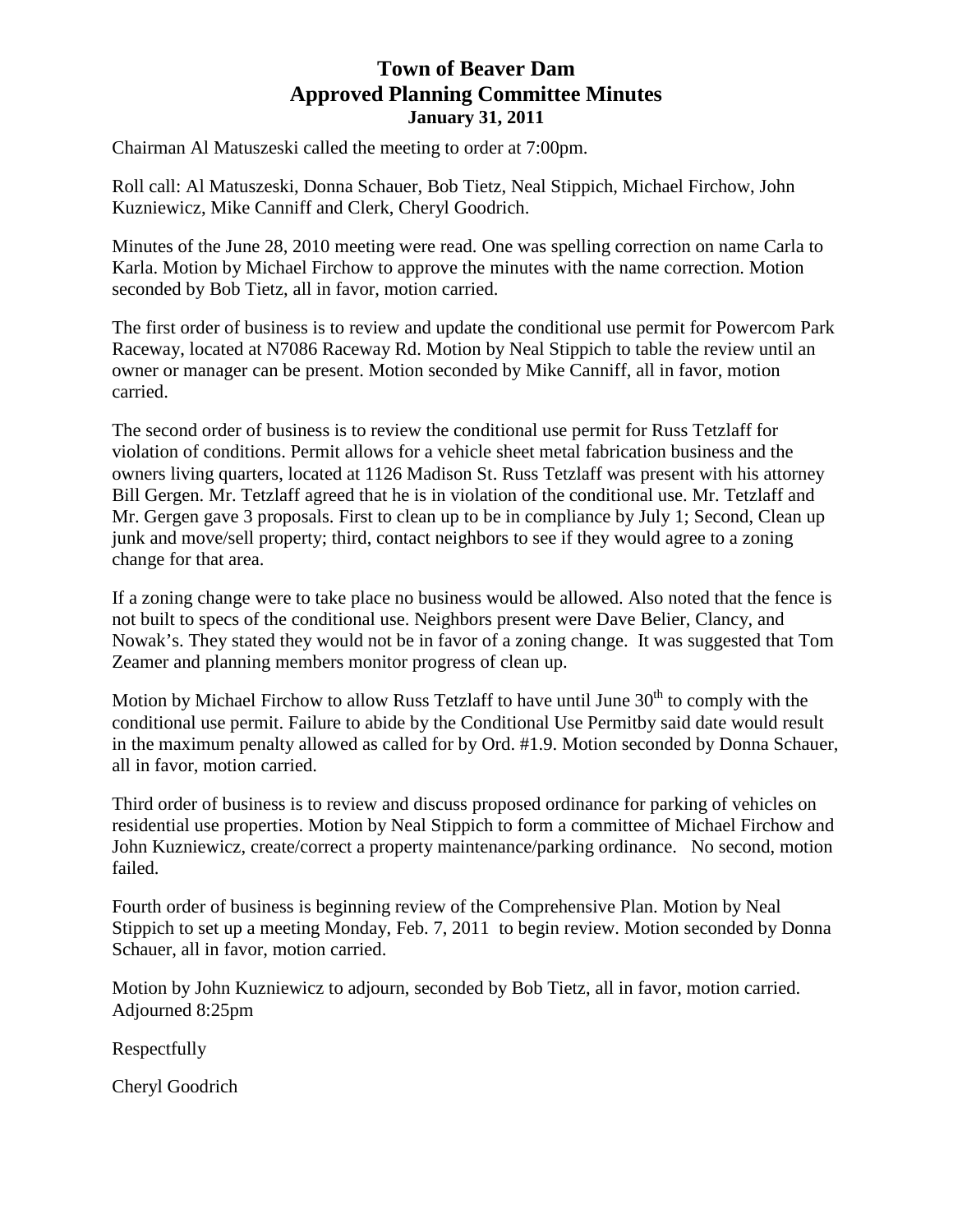## **Town of Beaver Dam Approved Planning Committee Minutes August 29, 2011**

Chairman Al Matuszeski called the meeting to order at 7:00 pm. Roll call: Al Matuszeski, Donna Schauer, Bob Tietz, Michael Firchow, John Kuzniewicz, Larry Braker and Clerk, Cheryl Goodrich.

Minutes of the Jan. 31st, 2010 meeting were read. Motion by Bob Tietz to approve minutes as read. Motion seconded by Michael Firchow. All in favor, motion carried.

The first order of business is to act on the application of Russ Koepsell, for a Conditional Use Permit to operate a Funeral Home and Crematory, for #004-1114-0311-011 & #001-1114-0713- 016, located at the intersection of State Rd 33 and N Crystal Lk Rd, East of Beaver Dam. The previous approved permit has expired, a new permit is required. Russ Koepsell was present along with Keystone Funeral Home design representative Russ Karasch. Mr. Karasch stated that crematoriums are not regulated by the state but the state does random inspections. Estimated cremations are possibly 1 per week. The only change for permit is that no driveway is allowed off Hwy 33. Motion by Larry Braker to approve the Conditional Use permit. Seconded by Michael Firchow, all in favor, motion carried.

The second order of business is to act on the application of New Frontier Land Surveying, Brad Johnson, agent for Michael Zimmerman, for a minor land division/letter of intent for parcel #004-1114-0713-016, located on Zimmerman Dr. This is a follow-up from the March 30, 2009 Planning meeting. Concerns brought forward by Ken Ferstl of excess water in yard, culvert size and flow of water. After discussion, it was requested to have Brad change the placement of the driveway and change the split on the CSM to adjust for the new placement of the driveway. Motion by John Kuzniewicz to table until a notified by New Frontier that a new CSM is ready. Motion seconded by Bob Tietz, all in favor, motion carried.

Third and fourth order of business is to act on applications of Frieda Kern for a Minor land division/Letter of Intent and Conditional Use permit for parcel #004-1114-2214-000 to allow a non-farm residence in an A-2 district located at N5983 S Crystal Lk Rd. Motion by Bob Tietz to table these items until the land owner is available and can present all information needed. Motion seconded by John Kuzniewicz, all in favor, motion carried. Motion by Bob Tietz to adjourn, seconded by Michael Firchow, all in favor, motion carried. Adjourned 7:50 pm

Respectfully, Cheryl Goodrich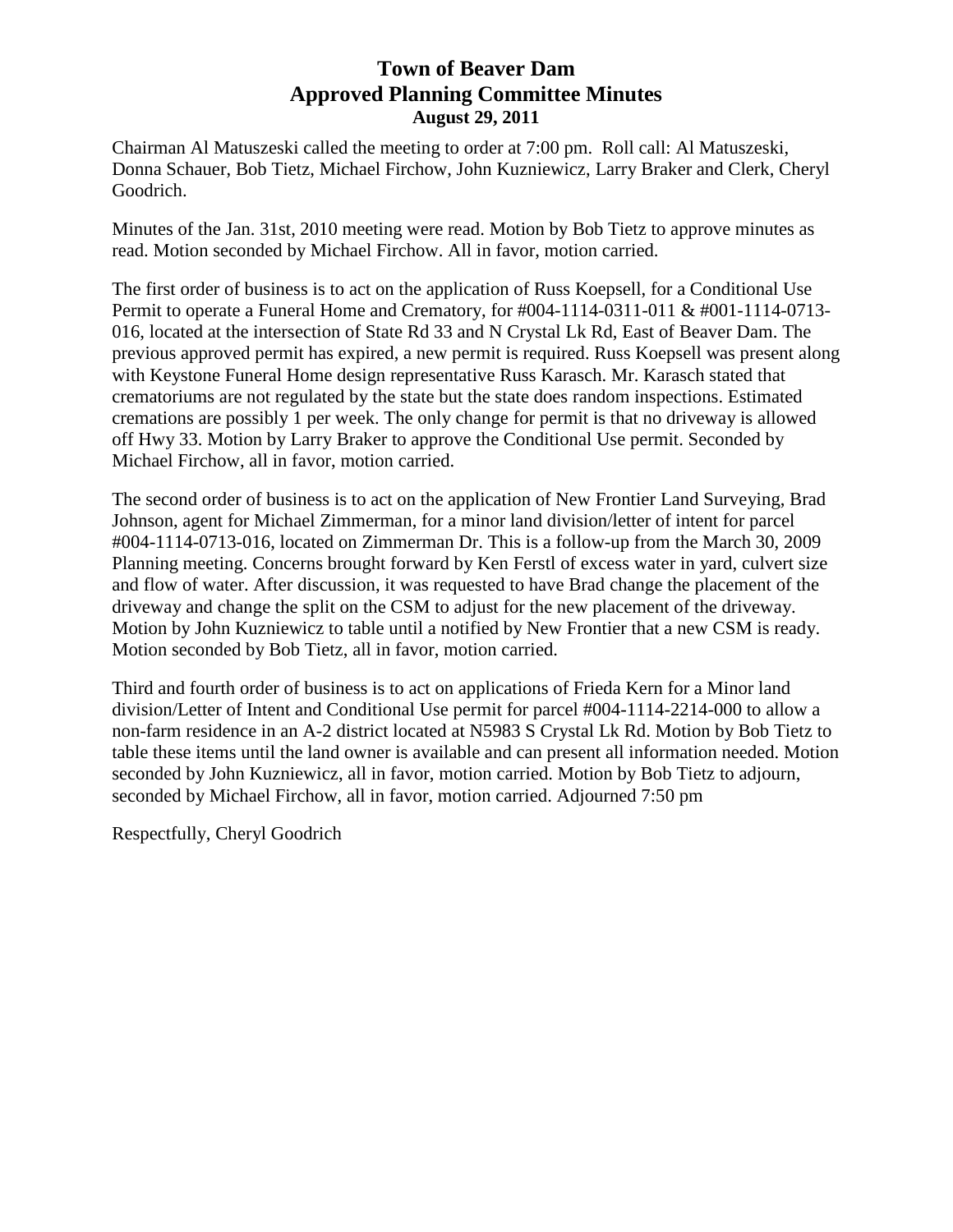Town of Beaver Dam Planning Committee Meeting Oct. 24, 2011

Chairman Al Matuszeski called the meeting to order at 7:04 pm Roll Call: Al Matuszeski, Donna Schauer, Bob Tietz, Larry Braker and Michael Firchow Tom Zeamer, LUA, also present In Cheryl Goodrich's absence, Michael Firchow will keep minutes

Minutes from the August 29, 2011 Planning Commission meeting were read. Donna Schauer made motion to approve minutes with an amendment correcting the spelling for Keystone Funeral Home. Larry Braker seconded. All in favor, motion carried.

The first order of business is to act on the application of MSA Professional Services, agent for William Bohl Trust, for a minor land division/Letter of Intent to create a 1.00 acre lot in parcel #004-1114-0922-001, located at N6828 County Road G, South of Beaver Dam. Dick Leistikow from MSA was present as well as William Bohl, the applicant. Donna Schauer requested clarification from MSA of the proposed lot being that the overview map possessed an "area of question". The Planning Commission was provided with an explanation that the proposed new lot will incorporate the home and garage to the north of the existing lot whereas the existing parcel incorporates both garages and the house to the south. Larry Braker made motion to approve. Seconded by Donna Schauer. All in favor, motion carried.

The second order of business is to act on the application of Tim Fletcher, for a Conditional Use Permit to allow for the operation of a tavern and an auto dealership in a C-1 zoning district for parcel #004-1114-0244-020, located at W7771 State Road 33, East of Beaver Dam. Present was Tim Fletcher applicant and Tim Bartol owner of adjacent parcel. Tim Fletcher stated that no cars were being kept onsite and simply using the address for physical address for WI auto sales licensure whereas his business is internet based. Based on interior square footage as it relates to the Town's requirement for exterior parking stalls, per Tom Zeamer, LUA, the requirement has been met. Discussion of a joint CUP ensued relating to the operation of two dissimilar businesses on the same site and in the same building. Per Tim Bartol, he believed that the state disallows licensure to an auto sales business shared with a restaurant and for each physical location of an auto dealership, each location must also allow for a showroom with a minimum space requirement of one car. Tim Fletcher requested that the CUP application be amended to only allow for a tavern at that location and he would cease to operate the internet based auto sales business from that location. Larry Braker made motion to approve the CUP for the Tavern and to discontinue to the CUP for the car dealership at the location. Seconded by Michael Firchow, All in favor, motion carried.

The third order of business is to act on the application of New Frontier Land Surveying, agent for Michael Zimmerman for a Minor Land Division/Letter of Intent for parcel #004-1114-0713-016, located on Zimmerman Drive. This is a follow-up from the August 29, 2011 Planning Committee Meeting from a follow-up from the March 30, 2009 Planning meeting. Present were Brad Johnson from New Frontier, Michael Zimmerman, the applicant, Ken Ferstl an adjacent lot owner. Brad Johnson stated that he did not change the placement of the driveway nor change the split on the CSM and prepare a new CSM as discussed at the August 29, 2011 meeting. The Planning Commission reiterated the conversations from the last meeting relative to flooding in the area. Mr. Johnson stated that the property is not in a flood plain, meets the lot size requirements and should be approved for minor land division. Donna Schauer read the Town Code 54-10 regarding Land suitability. The Planning Commission discussed numerous instances of flooding in the immediate area and the prior installation of an overflow culvert on Zimmerman Drive to help alleviate the flooding. Much discussion that in the spring of this year the area still flooded which could be the result of the culvert having been installed too high, the existing culvert being too high or too small in diameter as well as the possibility that some of the retention ponds in the area may not be deep enough to handle the water and flooding issues in the area. Much discussion